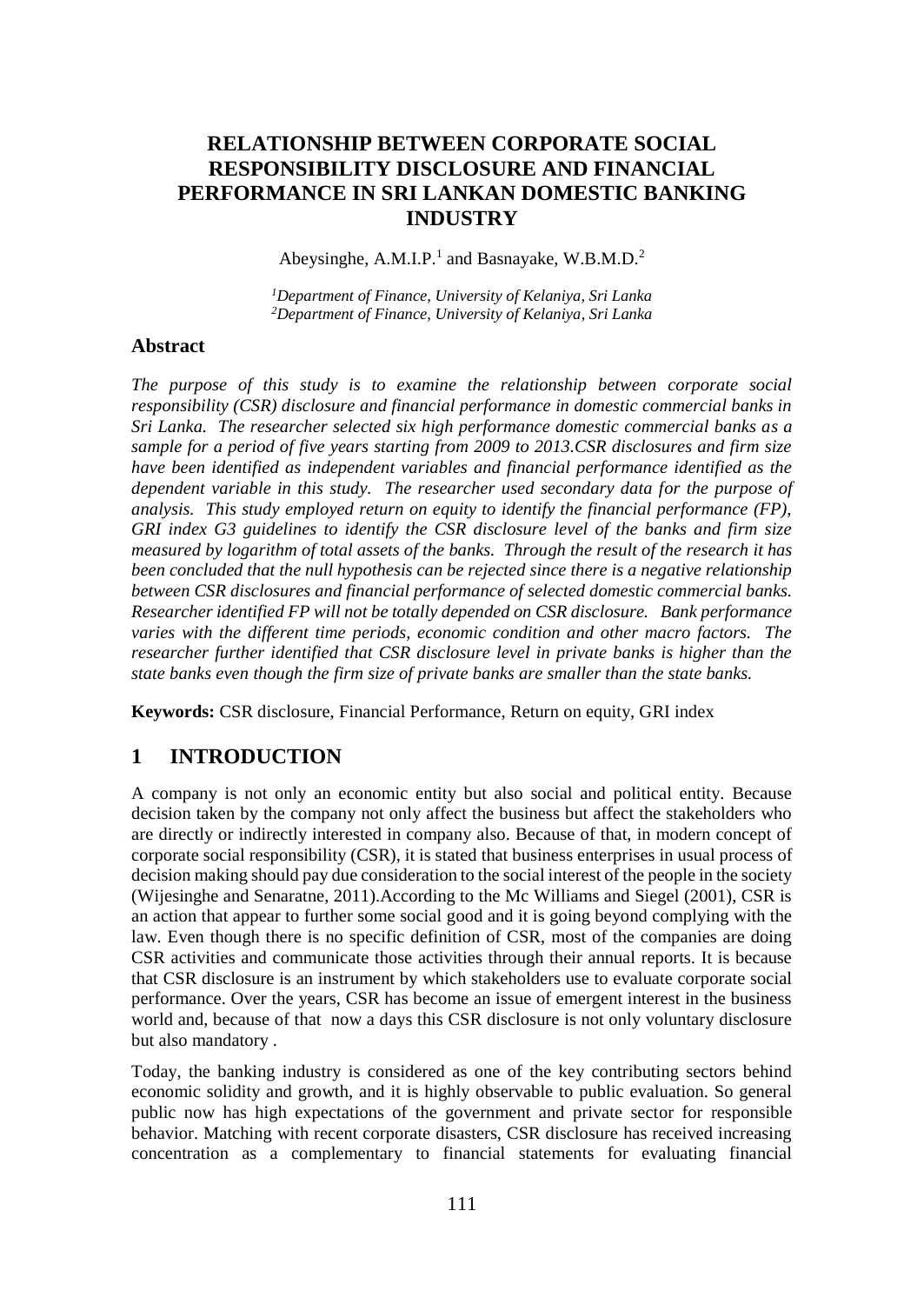performance. Because of that shareholders search for improved financial performance that integrates social and environmental considerations. A better understanding of the corporate social responsibility (CSR) disclosure and financial performance (FP) link is very useful to managers, stockholders, and other employees of the corporation as social issue of today can evolve into financial issue of future. Today's banking business environment is too competitive and dynamic where Challenges are updated day by day. In order to face for these new challenges firms should build good bond economically, environmentally and socially. Therefore, most of the companies engage with the CSR activities and try to build their corporate image through the disclosure of those activities in annual reports and other publications.

Many researchers extract into this matter in order to find any empirical relationship between corporate social responsibility disclosure and financial performance. Previous studies have identified different kinds of relationships (positive, negative, no relationship) between firm financial performance and firm social responsibility. According to the Wijesinghe and Senaratne (2011), overall level of the disclosure in the actual scenario is at a very lower level with compared to global standard. It is clear that the relationship between CSR disclosure and FP is still questionable and open area for further researches. Through this research, researcher gives a clear idea about relationship between corporate social responsibility disclosure and financial performance in domestic commercial banks in Sri Lanka.

# **1.1 Research Problem**

There are number of studies which highlight the improvement of CSR reporting worldwide (Boessoand Kumar, 2006; Enquist, Damayanthi and Rajapaksha, 2009). According to the Damayanthi and Rajapaksha. (2009), there is growing trend to report on listed companies in Sri Lanka and that in the banking and finance , insurance ,plantation, food and beverage and tobacco sector the CSR reporting is mostly common. Because of that identifying the relationship between CSR disclosure and financial performance is most important in current condition. According to this research, researcher's focus is to identify the relationship between CSR disclosure and financial performance in domestic commercial banks in Sri Lanka.

# **1.2 Objective of the Study**

As mentioned earlier Since CSR is about satisfying current social expectations rather than traditional objective of satisfying narrower expectations of shareholders, still there are unsolved questions about how disclosure of CSR affect to FP.

So the main purpose of this research is to identify the relationship between corporate social responsibility disclosure and financial performance in domestic commercial banking industry. Financial performance would be measured using return on equity (ROE).Under this research, corporate social responsibility disclosure is measured through identifying different corporate social responsibility activities performed by the banks base on the GRI index G3 guide lines. Accordingly, research objectives are as below.

- 1. To identify the relationship between CSR disclosure and financial performance in banking industry.
- 2. To identify and understand the current level of CSR disclosure in banking industry.
- 3. To identify and examine the new CSR activities being practiced in banking industry.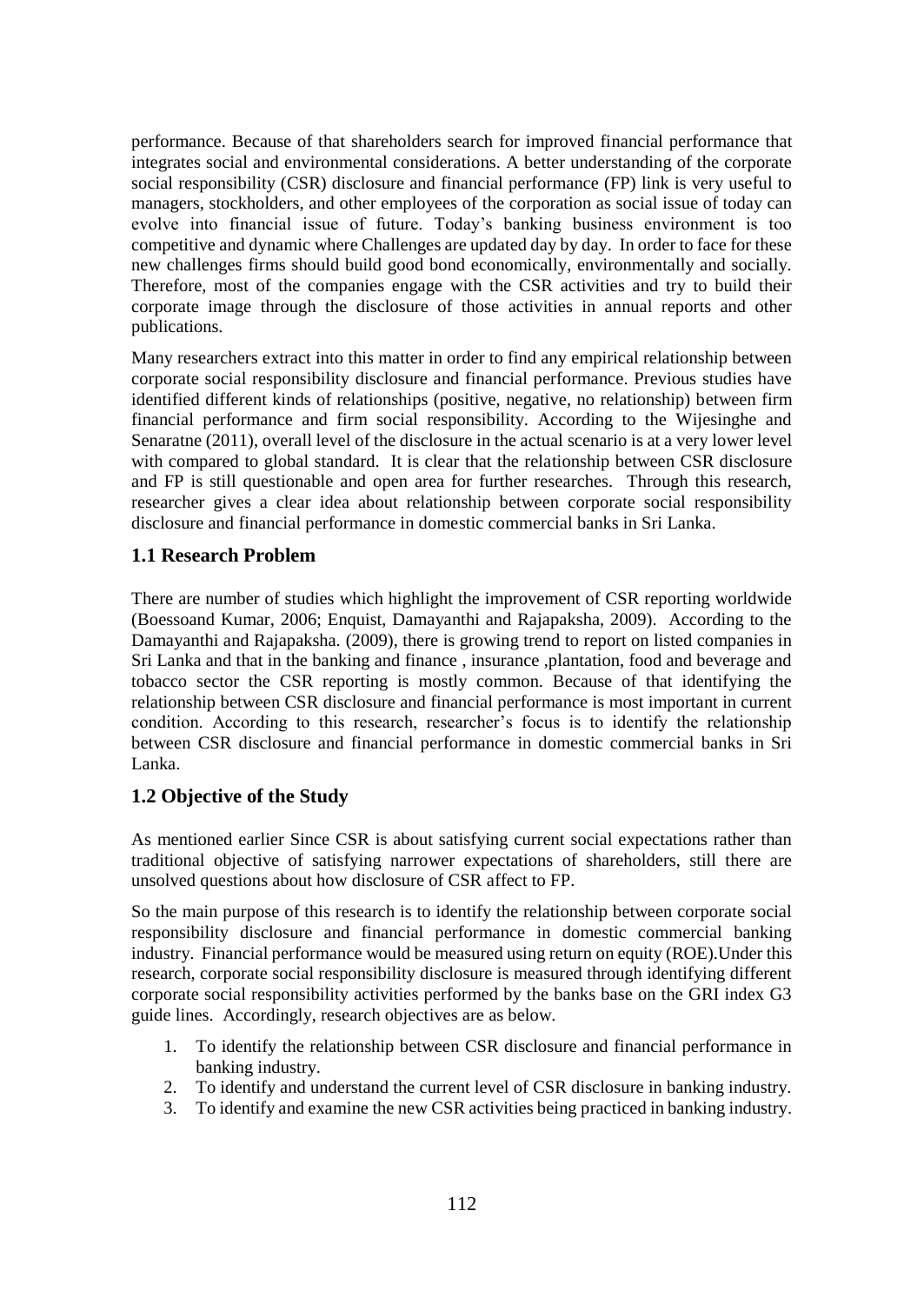# **2. LITERATURE REVIEW**

## **2.1 Corporate Social Responsibility (CSR)**

Business generates wealth in a society and with this wealth comes power that shapes the culture and the morals of the society. This power and influence can be used positively to support the achievement of long-term development goals of the country. According to the different researchers, CSR identified different aspects and it defines through the different findings and observations of the research studies. Some researchers defined CSR as a concept which companies incorporate social and environmental concern in business operations and in interaction with stakeholders on a voluntary basis (Sheham and Jahfer, 2011). According to those researchers, CSR is an umbrella term for a mixture of practices which include: (a) a responsibility for the organization's impact on society and the natural environment, sometimes beyond legal compliance and the liability of individuals; (b) a responsibility for the behavior of others with who do business (e.g. within supply chains); and that (c) management of its relationship with wider society, whether for reasons of commercial viability, or to add value to society.

## **2.2 Measure of Corporate Social Responsibility and Corporate Social Responsibility Disclosure**

Difference research studies are used different model to measure the CSR according to the research model. Most of the researchers used content analysis for measure the CSR. According to Cheung and Mak (2010), content analysis can measures either qualitatively or quantitatively and the extent of the reporting of particular variables in a broad array of firm publications such as annual report, sustainability report, and corporate websites. That variables including in analysis are CSR activities, and the assessment of these variables is quite mechanical and objective. Fauzi (2007) used content analysis to measure CSR and that CSR activities identified through Mahoney and Robert (2007) study. Tsoutsoura (2004) and article release 2013 regarding CSR and bank performance , used Kinder Lydenberg Domini (KLD) rating system for measure the CSR and where each company in the S& P 500 is rated on multiple attributes considered relevant to corporate social performance. KLD consist more than 80 different qualitative pointers in 7 major categories including community issues, governance issues, diversity issues, employee relations, environmental issues, human Rights and Product issues. Some researcher used CSR expenditure for measure the CSR (MahbubaandFarzana, 2013). Cornett, Erhemjamtsa and Teranianb (2014) used ESG (Economic, Social and Governance) index for the studies of identifying the relationship between CSR and financial performance.KLD index also known as ESG index and ESG refer as economic, social and governance indicators which includes in KLD index.

A Sri Lankan researcher has developed a framework for CSR relevant to the Sri Lankan companies (Thilakasiri, 2012). It consist six categories including employee relationship, customer relationship, educational, health related, community related and environment relations activities. These disclosure criteria gathered through pilot test using 10 listed companies of the Colombo Stock Exchange (CSE) in different sectors including banking, finance and insurance, manufacturing and plantations. Other than that conducted the questionnaire and interviewed with industry experts. This framework is the first framework for developed relate to the CSR.

#### **2.3 Corporate Social Responsibility Disclosure**

As to Gray, Owen and Adams (1996) defined CSR disclosure is as the process of communicating the social and environmental effects of organizations' actions such as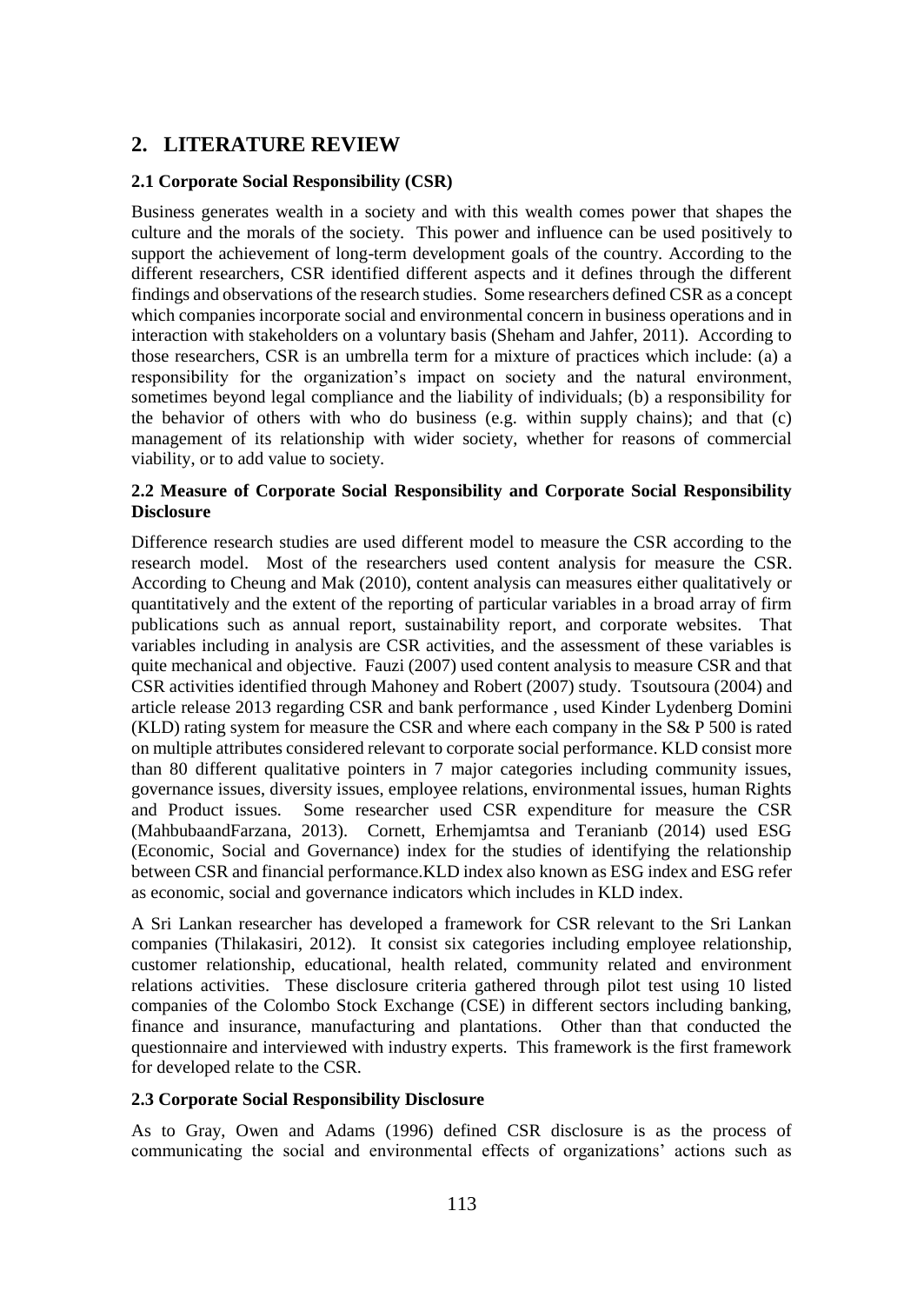economic, to relevant interest groups within society and to society at large. When considering the CSR disclosures, most of the company's disclosure the CSR activities for various purposes. According to the Damayanthi and Rajapaksha (2009), there are two Reasons Company motivating the CSR disclosures. First one is creating authenticity through reporting the quality and reputation of its products and operations, being a communication media, stay away from stakeholder challenges, proactively winning the assurance of stakeholders, informing the stakeholders on organizational changes and changing the perception of the public reflecting the legitimization through the factors leading to CSR reporting. Second, CSR reporting is due to: requirement to ensure the competitive position in the industry, maintain the trend in the industry, the influence by the professional bodies which provide guidelines, the organizational growth and its' profitability, influence of leaders on CSR reporting, and the impact of organization specific culture reflecting the institutionalization through the factors leading to CSR reporting.

# **2.4. Corporate Social Responsibility Disclosure and Financial Performance**

A significant amount of research has studied the relationship between CSR and firm financial performance. The relationship may be positive, negative or neutral and it base on the researchers' research scope and limitation.

Some studies emphasize the benefits obtainable from disclosing CSR information to the stakeholders to include, being an instrument for stakeholders to evaluate corporate social responsibility activities of the firm and it help to increasing transparency and credibility of a firm to society (Cheung & Mak,  $2010$ ). Empirically, the study of Wijesinghe and Senaratne (2011) test the relationship between CSR disclosure and CFP using evidence from banks, finance and insurance sector in Sri Lanka and reported a positive and significant relationship between CSR disclosure and both return on assets (ROA) and return on equity (ROE). Same time researchers argued considering level of disclosure, overall level of disclosure was at low when comparing global standards and most of the information provided regarding CSR so far in the annual reports is mandated by authorities. It emphasize still Sri Lankan companies are given more priorities figures appears in the financial statement rather current global changes in reporting.

# **2.5 Corporate Social Responsibility Disclosure in Banking Industry**

Financial institutes are exclusive in many ways and the retail services provide to firms role in facilitating economic activity for corporations. Those firms are also unique in how they have altered over the last few decades. When considering the Sri Lankan economy, service sector play vital role and high potion support from banking and financial institutions. The finance sector had become so important to the Sri Lankan economy; problems within the finance sector can impact so many other aspects of the economy. Studying the factors that can impact the finance sector is of critical importance.

According to the Damayanthi and Rajapaksha (2009), there is growing trend to report on listed companies in Sri Lanka and that in the banking and finance, insurance, plantation, food and beverage and tobacco sector the CSR reporting is mostly common.

# **2.6 CSR in Sri Lanka**

Low numbers of researchers have focused on this area in Sri Lankan contest. The findings of the Thilakasiri, (2012) identified different organizations used different methods to disclose their CSR activities, although they had all adopted international CSR standards and principles to practice them. Some organizations performed philanthropic activities, while other companies practiced a combination of philanthropic activities, and compliance with legal and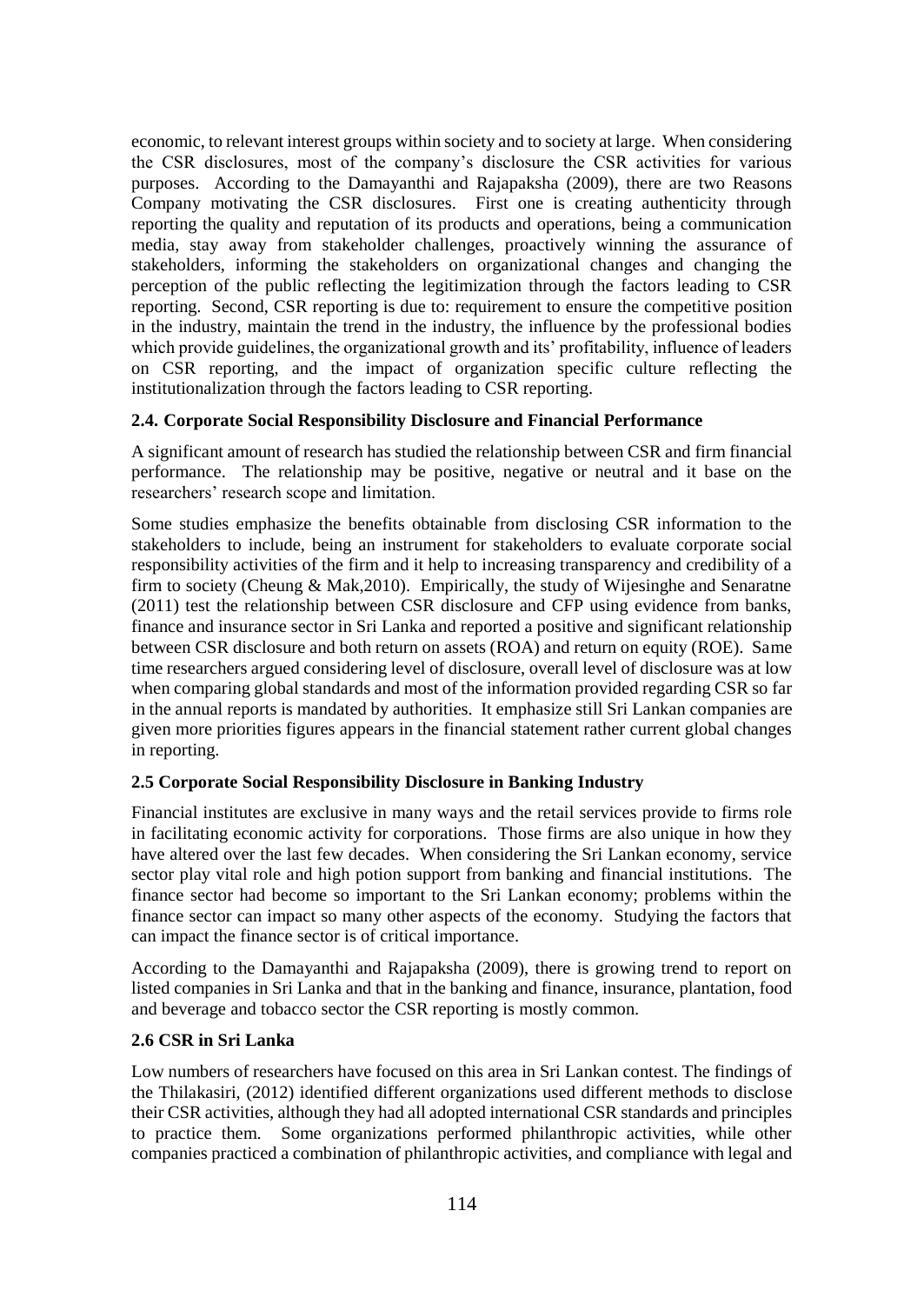economic responsibilities. According to that researcher Sri Lanka's CSR is still in its infant stage. The benefits of CSR are an important study for developing countries. Mandatory requirements are needed to improve the implementation of activities related to environmental, employee and customer constructs. As a CSR framework has yet to be identified in the developing countries, the framework developed in this study provides a useful model that could be employed to facilitate the discussion of CSR in other developing countries. In addition, other Sri Lankan organizations which have not yet implemented CSR programmes will become aware of the ideas and expectations of their stakeholders in relation to CSR activities.

# **3. RESEARCH METHODOLOGY**

This chapter discusses the methodology of research and it includes research design, population and sample selecting, concept and variables, hypothesis development, data collection techniques, data analysis and model specification to reach the objectives of this study.

# **3.1. Research Design**

This research study consists of identifying the relationship between CSR disclosures and financial performance in domestic commercial banks in Sri Lanka. Researcher uses both qualitative and quantitative data collected in a sequential time in order to achieve the establish objectives. CSR disclosures are quantitative and cannot directly identify the quantitative figures for analysis. Researcher has used GRI guideline to identify the criteria of disclosure and accordingly identified the level of disclosures. Other variables are quantitative and measured by referring banks annual reports.

# **3.2. Population and Sample Selection**

The research population consists with 12 domestic commercial banks in Sri Lanka for a period of five years starting from 2009 to 2013.From those banks; the research concern is 06 licensed commercial domestic banks in Sri Lanka. This sample banks are different size and selected based on the high performance of the domestics' banks.

# **3.3. Conceptual model**

As per the variables identified, the conceptualization for the study can be developed as follows,



**Notes:** Control variable is Firm size

# **3.4. Hypothesis Development**

Relationship between CSR disclosure and financial performance can be positive or negative. According the literature review different researchers build different hypothesis to achieve the ultimate objective of the research. Cheung and Mak, 2010researchers used two hypothesis to identified the relationship between CSR disclosure and financial performance evidence from commercial banking industry and this study follow up that hypothesis. Those hypotheses are,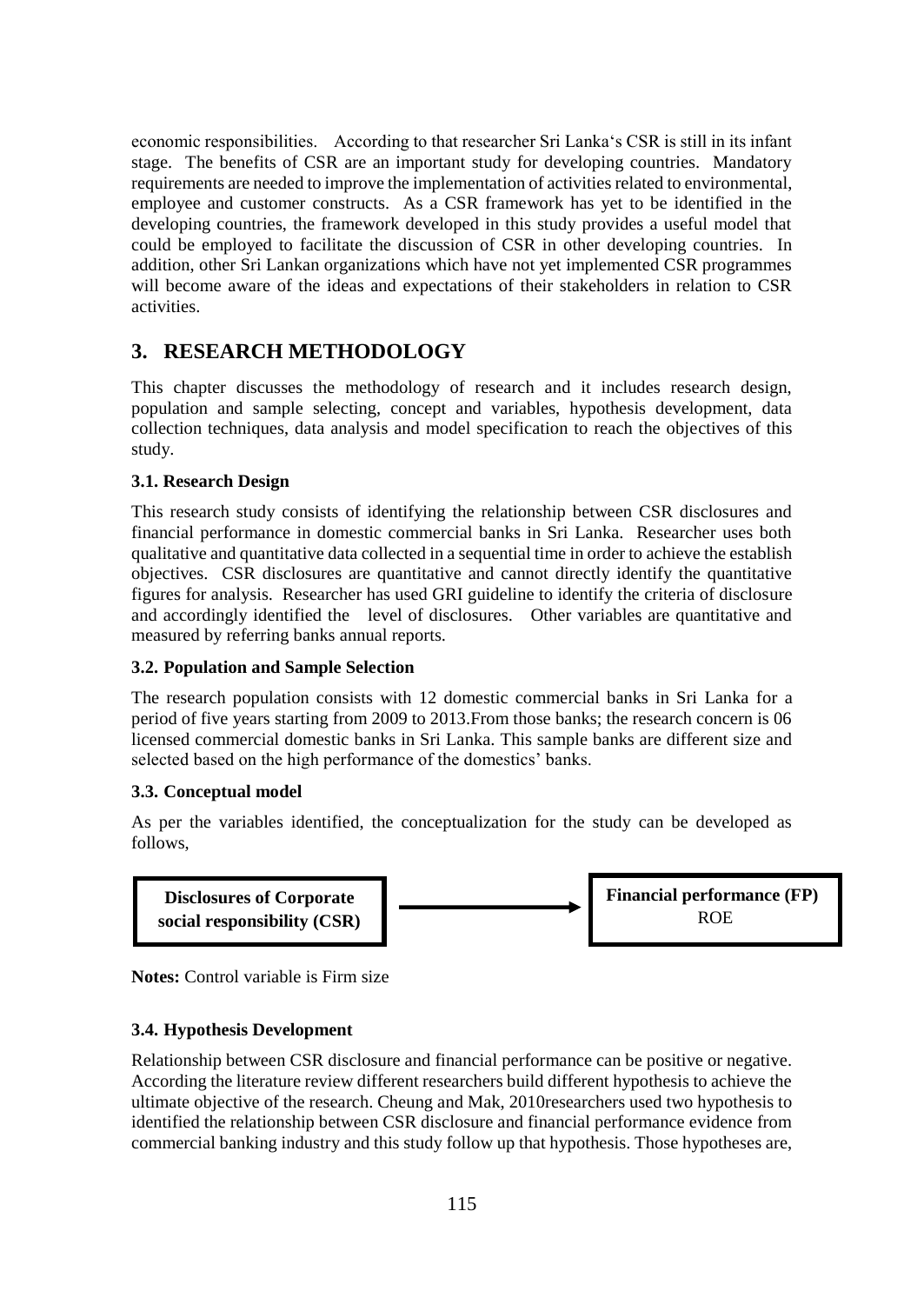**Ho**: There is no relationship between CSR disclosure and financial performance.

**H1**: There is relationship between CSR disclosure and financial performance.

#### **3.5. Data Analysis and Model Specification**

Researcher identifies CSR disclosure as independent variable and financial performance as a dependent variable. In this study, financial performance measured through ROE. Firm size is identified as a control variable and measuring using natural logarithm of total assets. According to that researcher use a multiple regression model developed by Thilakasiri (2012) to identify the relationship between CSR disclosure and financial performance. Accordingly regression can be shown as follows,

Y it =  $\alpha_i$  +  $\beta_1X_1$  it +  $\beta_2X_2$  it + U it

Two equations can develop for ROA and ROE using above regression model,

ROE it =  $\alpha_i$ +  $\beta_1$ CSRD<sub>1it</sub> +  $\beta_2$ Firm Size <sub>2it</sub>+ U<sub>it</sub>

**ROE** = Return On Equity bank *i*at the end of the year *t*

**CSRD** = Corporate Social Responsibility Disclosure bank *i*at the end of the year *t* **Firm Size** = Firm size using natural logarithm of assets bank *i*at the end of the year *t*

# **4. RESULTS**

#### **4.1Descriptive Statistics**

Descriptive statistics used to describe the data set of the observation. It includes minimum, maximum, mean and the standard deviation of the each variable in the model.

|                     | N  | Minimum | Maximum | Mean    | Std. Deviation |
|---------------------|----|---------|---------|---------|----------------|
| <b>ROE</b>          | 30 | .06     | .43     | .2020   | .08592         |
| <b>GRI</b>          | 30 | .23     | .91     | .5647   | .20010         |
| Firm Size           | 30 | 18.77   | 20.84   | 19.7213 | .60372         |
| Valid N (list wise) | 30 |         |         |         |                |

#### **Table 1: Descriptive Statistics**

#### *Source: Survey analysis data*

As in the table above (Table 1) the number of observations included in the regression analysis is thirty observations with a dependent variable; return on equity and two independent variables; GRI index and firm size. The minimum value is the lowest value with relate to the variables and maximum is the highest value of stated variables. The mean value is measurement of central tendency where it represents the average value of the above variables. According to the statistics it can be summarized that the minimum return on equity is 0.06 whereas the maximum is 0.43. The standard deviation measures the spread of the observations. The higher the value of standard deviation, the spread of the observations is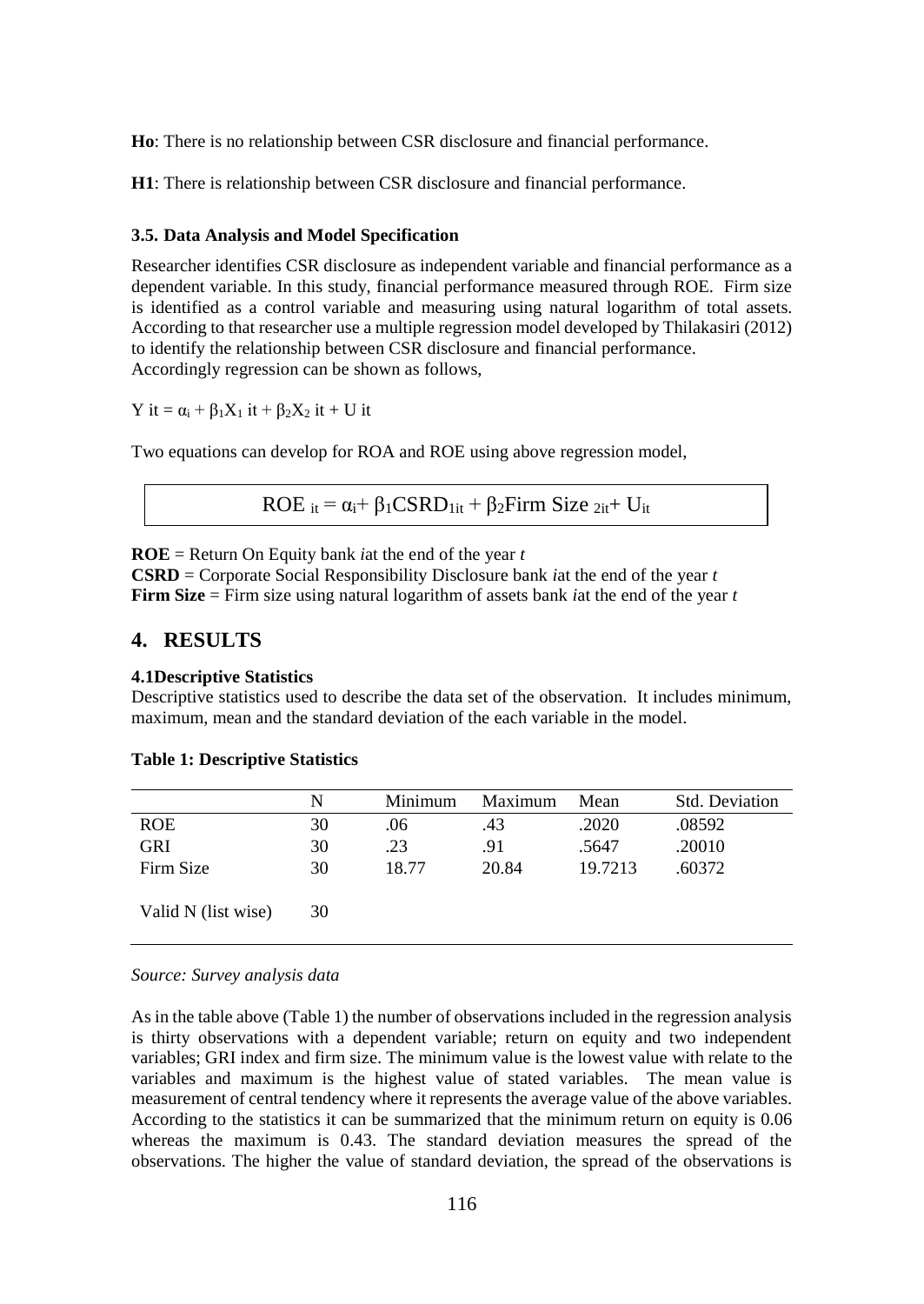also higher. Accordingly spread of the ROE is 0.0859.The GRI disclosure level is having 0.23 of minimum with the average 0.5647.When consider the firm size it recorded 18.77 minimum and 20.84 maximum with the 0.6037 high spread.

## **4.2 Testing the Normality of the Sample**

In order to identify the observations that have the unusual values in the dependent variables, the study has tested the normality and according to the testing, identified that the ROE of some of the banks has the abnormal ratio when compared to the ROE of the other banks. The sample size is less than the 50 the Shapiro-wilk more appropriate to test of normality. The sample is normally distributed means the Shapiro-wilk statistic value should be approximately one and the significant value is greater than the 0. 05. Shapiro-wilk value of the selected sample for this research is 0. 943 and significant value is 0.112. It is indicating that the sample is normally distributed. In order to determine the normality graphically, researcher used normal Q-Q plot. If the data are normality distributed, data points close to the diagonal line. As per the below normal Q-Q plot (Figure 4.1), the data is normally distributed.



**Figure 4.1: Normal Q-Q Plot of ROE Normal Q-Q Plot of ROE**

*Source: Survey analysis data*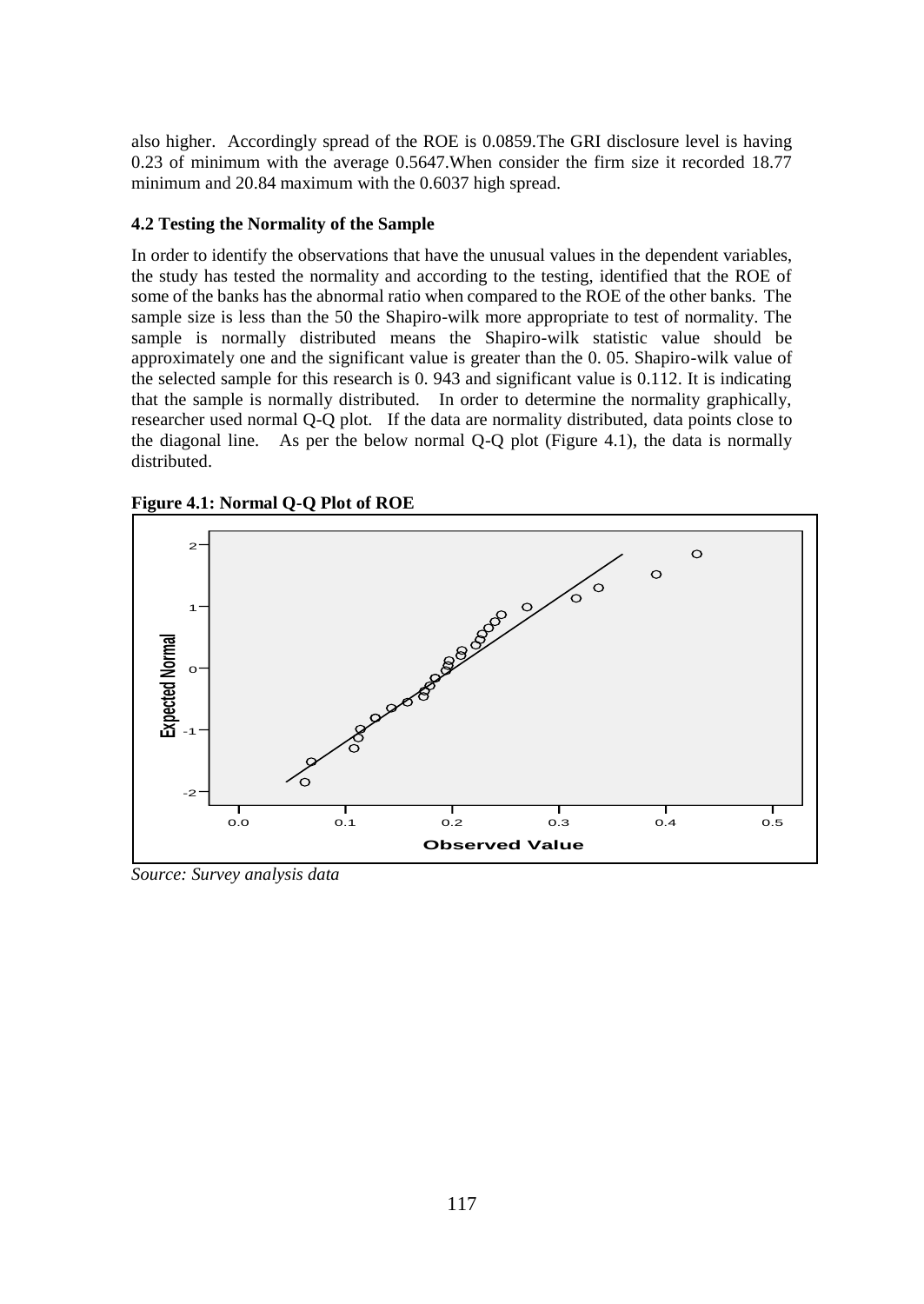# **4.3Correlations**

|            |                            | <b>ROE</b>             | <b>GRI</b>                | Firm Size                |
|------------|----------------------------|------------------------|---------------------------|--------------------------|
| <b>ROE</b> | <b>Pearson Correlation</b> |                        | $-.501$ <sup>(**)</sup> ) | $.622$ <sup>(**)</sup> ) |
|            | Sig. (2-tailed)            |                        | .005                      | .000                     |
|            | N                          | 30                     | 30                        | 30                       |
| <b>GRI</b> | <b>Pearson Correlation</b> | $-.501$ (**)           |                           | $-.383(*)$               |
|            | Sig. (2-tailed)            | .005                   |                           | .037                     |
|            | N                          | 30                     | 30                        | 30                       |
| Firm Size  | <b>Pearson Correlation</b> | $.622$ <sup>**</sup> ) | $-.383(*)$                |                          |
|            | Sig. (2-tailed)            | .000                   | .037                      |                          |
|            | N                          | 30                     | 30                        | 30                       |

#### **Table 2: Correlation between the variables**

\*\* Correlation is significant at the 0.01 level (2-tailed).

\* Correlation is significant at the 0.05 level (2-tailed).

*Source: Survey analysis data*

Study identified the correlation between variables using Pearson correlation (Table 2). Study has performed a correlation analysis using SPSS to find out the interrelationships between the variables explained in the paper such as return on equity, CSR disclosure level through the GRI index and the firm size. The correlation between ROE and GRI index moderate negative correlation is -0.501 and significant at 1% level, 2- tailed. Accordingly there is strong positive correlation between ROE and firm size is 0. 622 and correlation significant at 1% level, 2 –tailed. The correlation score between GRI index and firm size was founded -0. 38 and significant at 5% level, 2- tailed. It is weak negative correlation.

#### 4.4**Regression Analysis**

This research study performed multiple regression analysis as discussed previous chapter. Results obtained from the regression analysis are given below. Through the model summary researcher identified how well regression model fit or did not fit the observed data. Model summary is revealing essential information regarding that.

|  |  |  | Table 3: Model Summary (b) |  |
|--|--|--|----------------------------|--|
|--|--|--|----------------------------|--|

| Model |       | R Square | <b>Adjusted R Square</b> | Std. Error of the Estimate |
|-------|-------|----------|--------------------------|----------------------------|
|       | .684a | 468      | 429                      | 06494                      |

*Source: Survey analysis data*

In the above model summary table 3 can see R square  $= 0.468$  that indicate the explanatory power of the independent variables to the dependent variable. It means 46.8% variation in performance of the domestic commercial banks is explained through the selected independent variables; GRI index which is represent the CSR disclosure level and firm size. The adjusted R square represent when another one variable is added to the model, how far it will explained the dependent variable. Adjusted R square  $= 0.429$  in this model and when added to new variable in this model, it will explain 42.9%of the performance of the bank. The standard error of the estimate is a measure of the accuracy of prediction. Standard error of the estimate is 0.0649 means and it simply the standard deviation. This explains how far the mean of the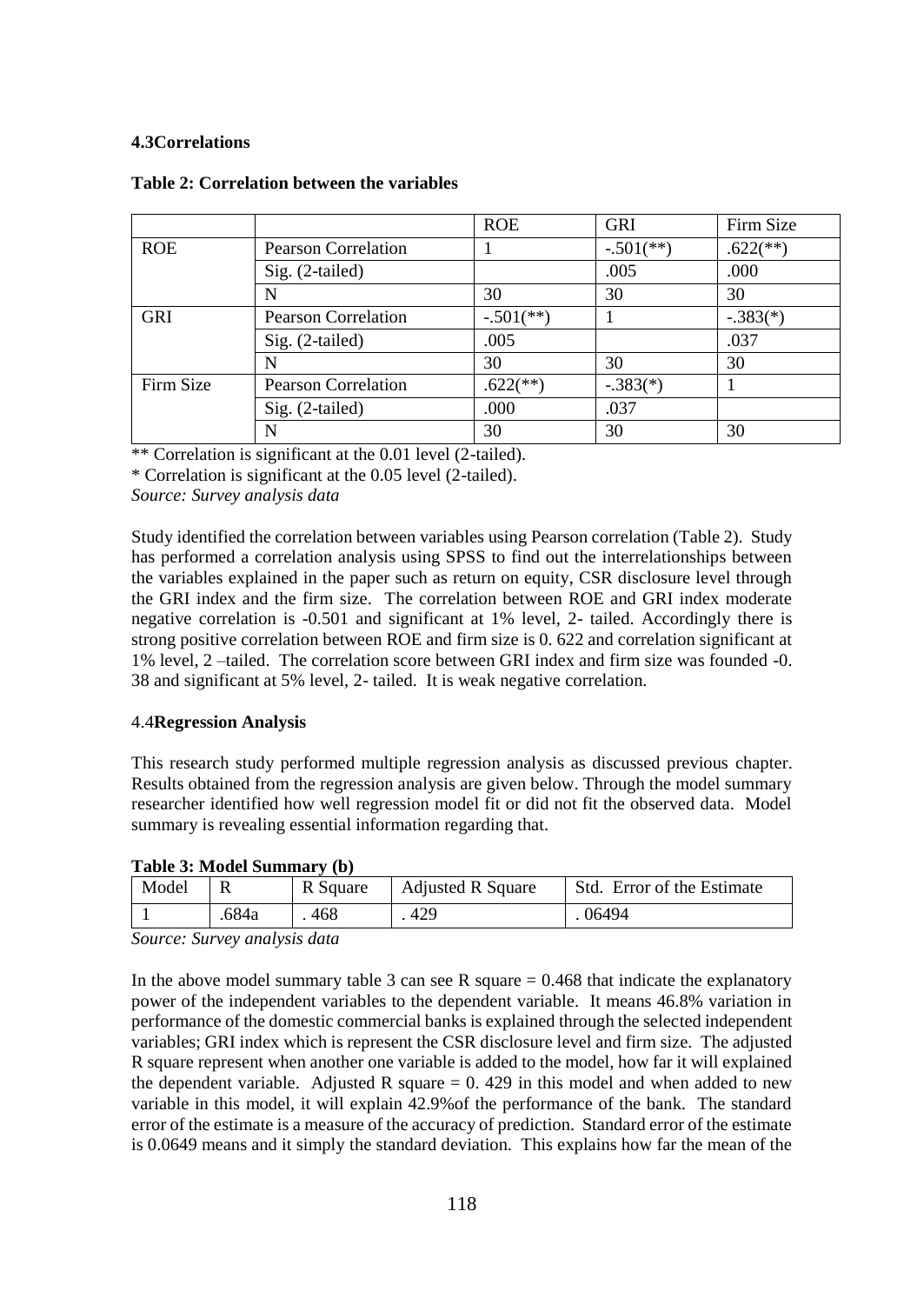selected sample deviates from the actual mean of the population. According to this model actual mean only have variance of 6. 49 percent from the sample mean.

| Model |            | Sum of<br>Squares | df | Mean Square | F      | Sig.    |
|-------|------------|-------------------|----|-------------|--------|---------|
|       | Regression | .100              | 2  | .050        | 11.885 | .000(a) |
|       | Residual   | .114              | 27 | .004        |        |         |
|       | Total      | .214              | 29 |             |        |         |

#### **Table 4: ANOVA (b) table**

a. Predictors: (Constant), Firm Size, GRI

b. Dependent Variable: ROE

*Source: Survey analysis data*

The regression sum of square or explain sum of square obtained from the regression model developed in this study is 0.100 (Table 4).It means how much variability is accounted for by the regression model, which is the fitting of the least squares line. The residual sum of square is how much variability uncounted for by the regression model. According to this study residual sum of square is 0. 114. The sum of both regression and residual variability called total sum of squares. The extent to which the regression sum of squares is lower relative to the residual sum of squares is the extent to which variability is accounted for by research model.

The degree of the freedom regression is equal to the number of predictors in the model. According to this study it is equal to the two and degree of the freedom residual is twenty seven which is the amount obtained from the deducting number of total observations. When it comes to the means squares, those are arrived by dividing sum of squares from the degree of the freedom.

F value is the measure of the overall significance of the model that is obtained by taking the ratio of the mean square regression to mean square residual. As such for result of the study, it is equal to 11.89 and the significant at the 1% level. Accordingly it can be conclude as the overall model is significant at the 1% level and 99% confidence.

| Model |            | Unstandardized<br>Coefficients |            | Standardized<br>Coefficients |          | Sig.       |
|-------|------------|--------------------------------|------------|------------------------------|----------|------------|
|       |            | B                              | Std. Error | Beta                         | B        | Std. Error |
|       | (Constant) | $-1.139$                       | .442       |                              | $-2.576$ | .016       |
|       | <b>GRI</b> | $-.132$                        | .065       | $-.308$                      | $-2.027$ | .053       |
|       | Firm Size  | .072                           | .022       | .504                         | 3.319    | .003       |

# **Table 5: Coefficients (a) table**

a Dependent Variable: ROE *Source: Survey analysis data*

The coefficient of each of variable in the model with the beta value and the standard error value is mentioned in the coefficient table 5. Regression model coefficient table contain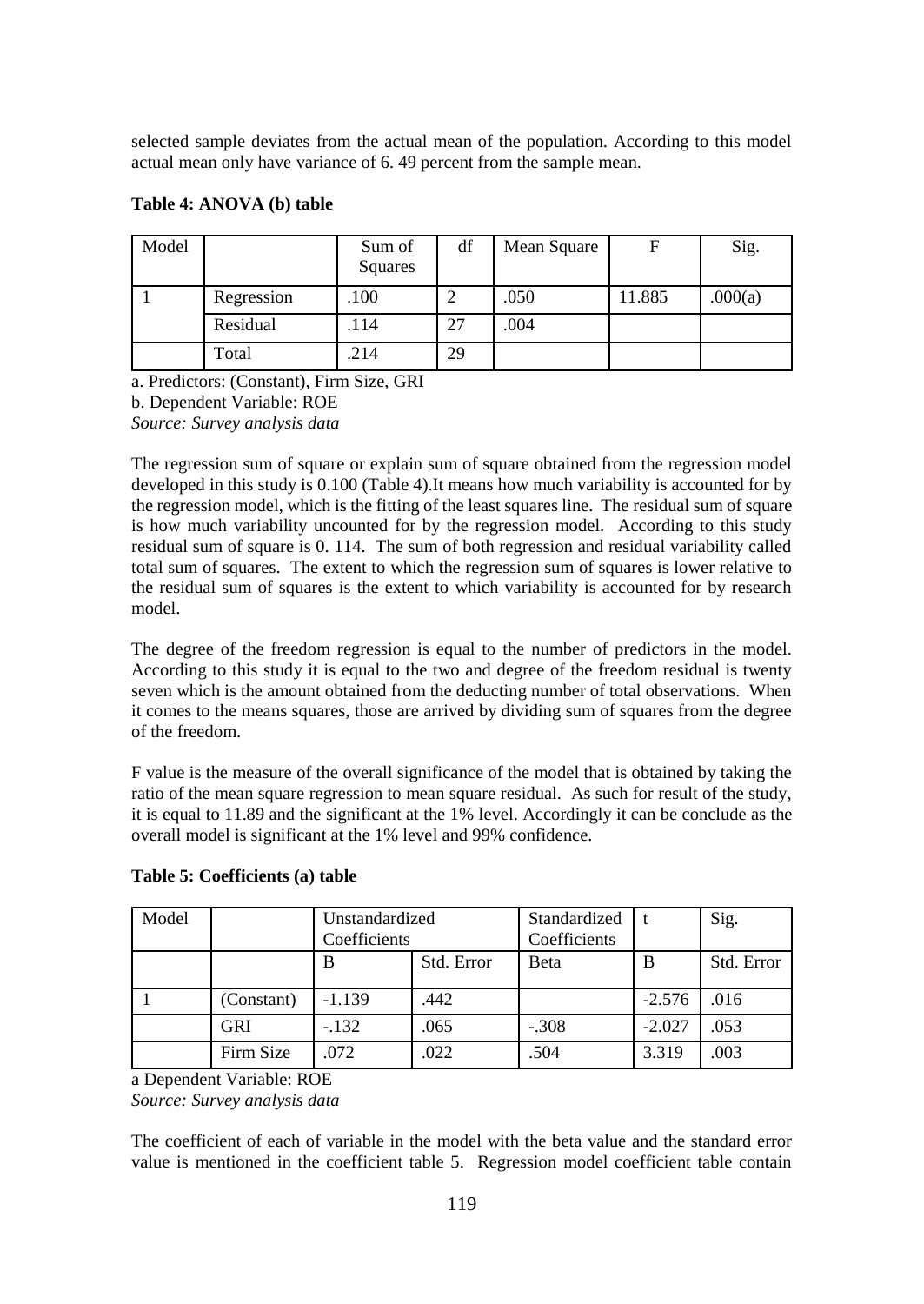essential information for interpreting the regression analysis. The table includes the significant level of each of the dependent variables and independent variable. The interpretation has indicated as above table 5.

According to table 5 the constant is -1.139 it shows that the least square line touches the ordinate axis at the value of -1.139. Furthermore it says that the given value of independent variable zero, the value of expected return on equity is -1.139.

Further, it can be explained as in model one, for one unit of increase in the independent variables; GRI the return on equity that mean the performance of the banks has reduced by 0.132. Standard error provide a measure of how much should expect the given the sample coefficient to vary under the assumption of the null hypothesis. According to the standard error mentioned in the table 5 GRI index which is representing the disclosure level of the corporate responsibility was 6.5 percent and firm size was 2.2 percent. The study result has shown that the standard errors are smaller as it indicates smaller variance in the repeated samples.

"T-Value indicates the individual significant to the regression model from the independent variables. According to the result of the study, GRI index is having absolute t-value of -2.027 where it is more than two which is the bench mark value. When it is comes to the firm size, it has absolute t-value of 3.319 and that also higher value than the benchmark value. As per the result of the t- value for independent variables, both GRI index and firm size are significant to the regression model.

# **4.5 Graphical Representation of the Results**

According to the research result there is increasing trend to the corporate social responsibility disclosure level. Average CSR disclosure has been increased from 43% in 2009 to 62% in 2013. It shows below figure 4.2. There is a tendency to increase the level of CSR disclosure. Positive increasing may be due to recently experienced corporate scandals such as Golden key, Ceylinco etc, improved awareness of state holders on global trends, introduction of awards and introduction of code of best practices by Institute of charted accounted Sri Lanka.





*Source: Survey data*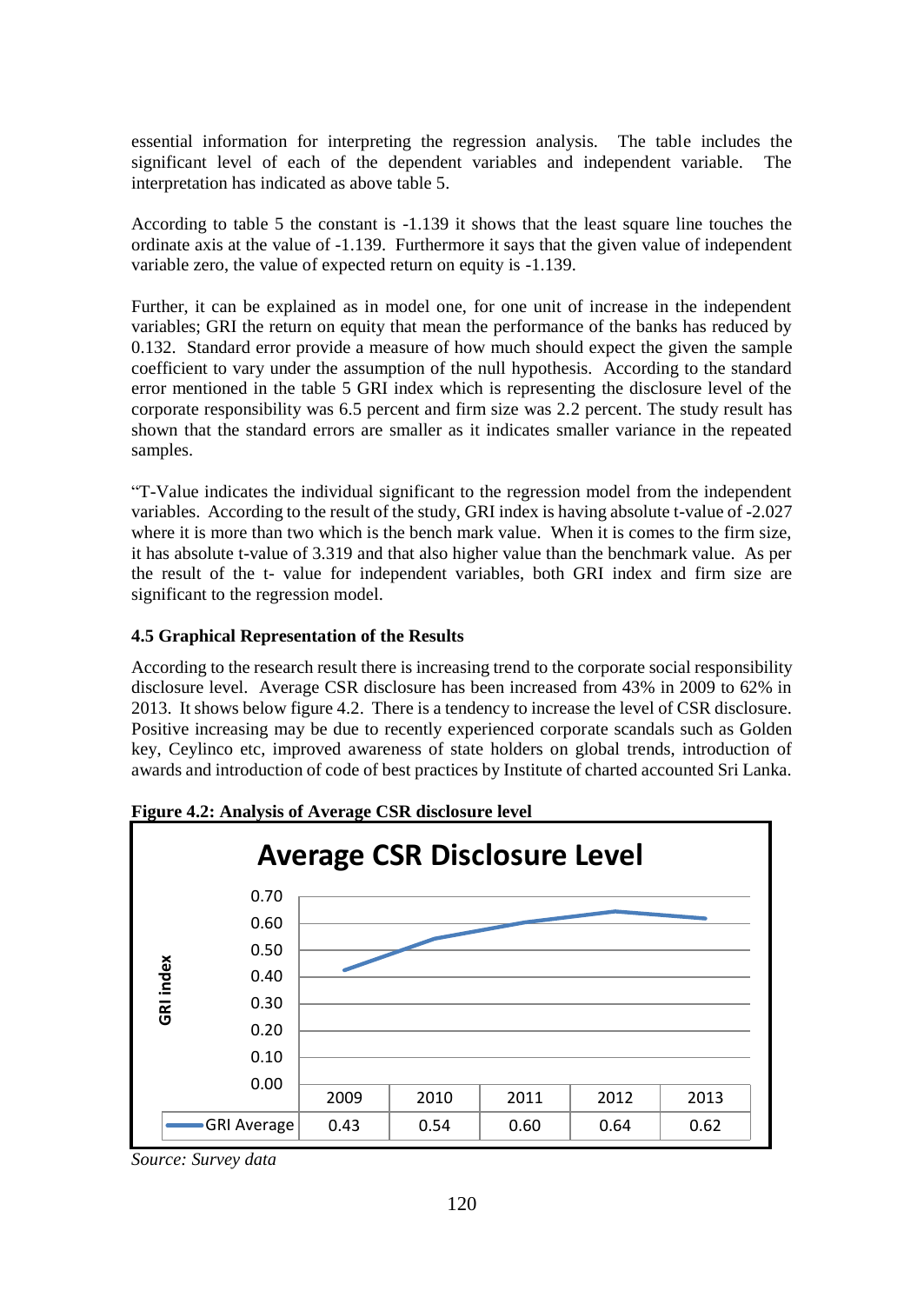Banking sector in Sri Lanka is highly competitive and risky sector and banks need to maintain and increase the market share within that environment. Due to that banks use CSR activities and high level of CSR disclosures in the publication as a promoting instrument. According figure 4.3 research result, it proved that HNB bank recorded highest CSR disclosure level and Peoples' bank recorded lowest CSR disclosure level. Accordingly private domestic bank in research sample more disclosed the CSR and in line with the GRI index rather than the state banks. Study shows even though the state banks have high assets basis do not more disclosures the CSR compared to the private domestic banks. It proves negative correlation between GRI index and firm size. Due to the less market share and high risk in private banks, they do more CSR activities and disclosure those activities in the annual reports to sustain the banking business.



#### **Figure 4.3: Analysis of Average disclosure level Banks wise**

*Source: Survey data*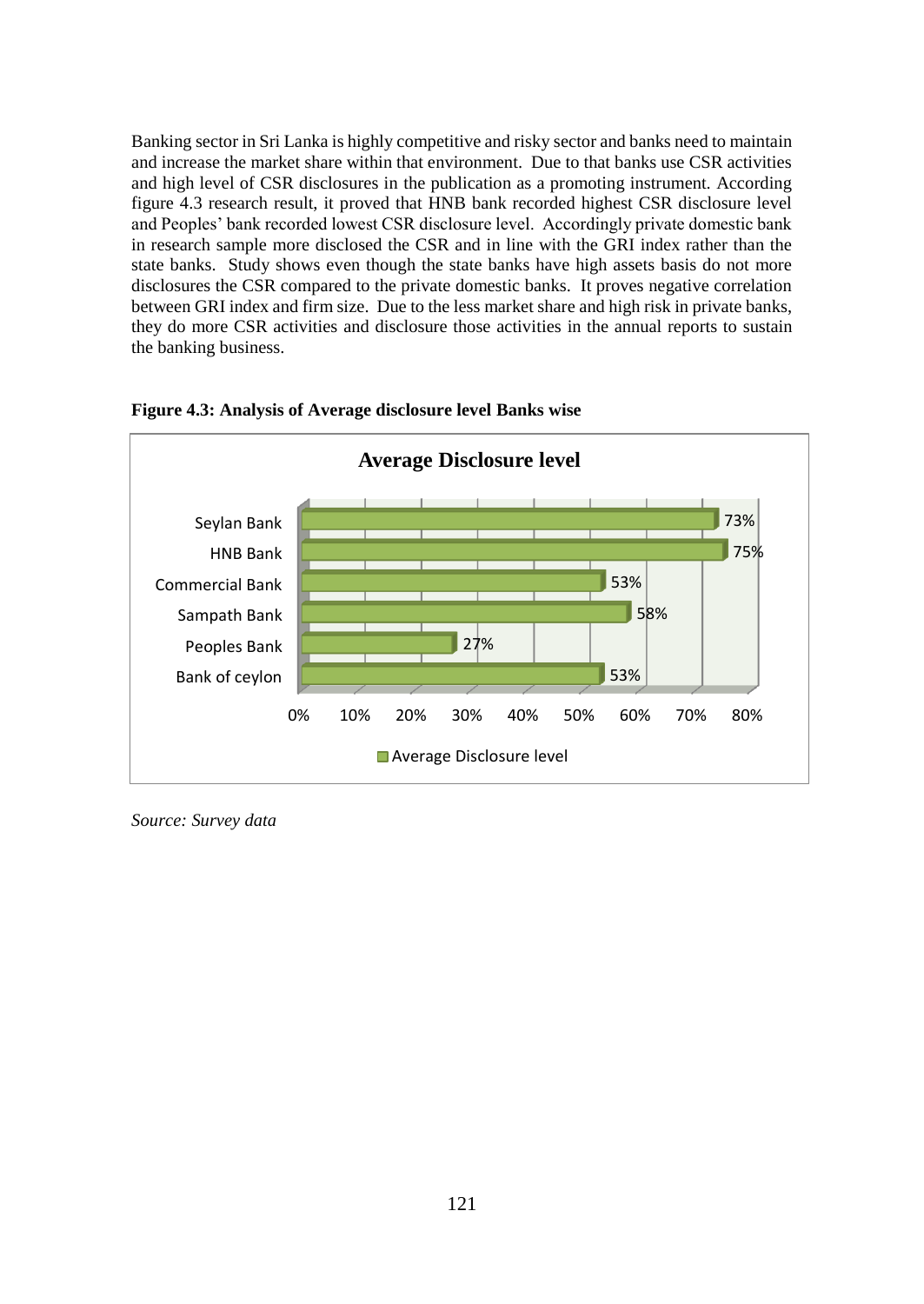

**Figure 4.4: Analysis of Disclosure level Category wise**

Figure 4.4 shows average level of CSR disclosure according to the GRI index. Accordingly there is high disclosure level in Economic performance and labour practice and descent works categories respectively 78% and 77% from the total number of disclosure in sub categories. There is low disclosure level in environmental performance and it represents 36% level. Most of the environment performance disclosures not relate in to the banking sector and total number of environmental performance disclosures according to the G3 guide lines are 30 and 10 disclosures are not relate in to the banking sector. Because of that study performed base on 20 environmental performance disclosures. Selected disclosures are showed in the appendix 01, GRI compliance index G3.

### **4.6 CSR Activities of the Banks**

Considering the current trends of the banks, most of the banks improve their reporting level relate to the CSR activities. Through the content analysis researcher identified i banks were less in line with GRI guidelines and level of disclosure is less in year 2009 compare with year 2013. Researcher identified sustainability reports not only check by management of the banks but also third party such as independent auditors. Considering level of CSR disclosure HNB bank recorded high disclosure level of CSR activities compared to the other banks and got the  $A<sup>+</sup>GRI$  application level check from the deputy chief executive GRI. It means banks in line with global standards of sustainability reporting and high level of CSR disclosure.

When considering content of the annual reports and sustainability reports of the selected banks researcher identified, most of the banks currently give priority for environment performance disclosure compare to year 2009. Banks focus green banking, green procumbent, waste management and resource efficiency. Under green banking, banks build green buildings which are eco-friendly and actively promoting projects that invest in renewal energy and alternate source of energy. Other than that banks introduce new policies and disclose those in line with the Economic performance, social performance and labor practice and works compare to the year 2009 and 2010.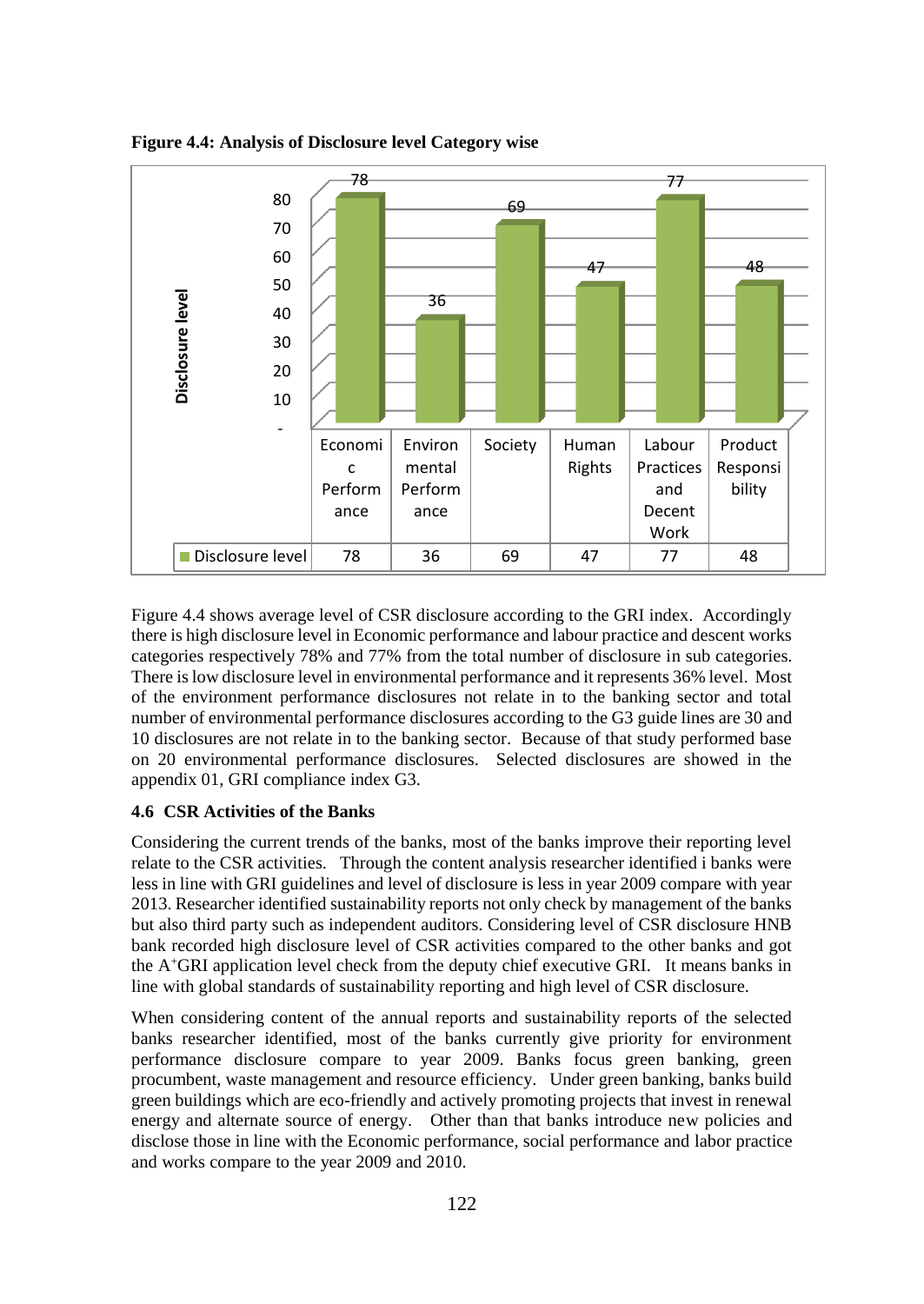# **4. 7 Hypothesis Testing**

The hypothesis of this study is as follows:

**Ho**: There is no relationship between CSR disclosure and financial performance.

**H1**: There is relationship between CSR disclosure and financial performance.

There is negative correlation and negative β values in the analysis of corporate social responsibility disclosures which represent GRI index with banks performance which represent ROE (According to the table 4 ). But the p values of the model less than 0. 05(Table 4). Therefore this study is rejecting the null hypothesis and accept the hypothesis **H1** which is there is relationship between CSR disclosure and financial performance.

# **4.8 Relationship between CSR Disclosure and FP in Domestic Commercial Banks in Sri Lanka**

According to the correlation of the table 2, there is 1% significant negative relationship between GRI index which is represent CSR disclosure level and banks performance which represent to the ROE. According to previous researchers, research results suggest a negative relationship exists between CSP and financial performance. Cheung and Mak (2010) argued (as cited in Waddock and Graves, 1997; Preston and O'Bannon, 1997) the relationship is consistence with the neoclassical economist's argument that the increase of firm's social activities reduces firm's profit and shareholder wealth. Furthermore Cheung and Mak (2010) explained (as cited in Aupperle, Carroll and Hatfield, (1985) that firms perform responsibly would incur extra cost compare to their rivals which incurs them a competitive disadvantage. Meanwhile, Agency Theory suggests that managers would only interest in activities that can increase company's profit. Putting both arguments together would reach to the conclusion that a firm would spend less on CSR to increase their profit. This argument can also apply to the relationship between CSR disclosure and financial performance, as firms have to incur extra cost to make higher quality disclosure. As a result, a negative relationship between CSR disclosure and FP is expected. As Wijesinghe and Senaratne (2011) noted (as cited in Bragdon and Marlin, 1972; Vance, 1975) high responsibility results in additional costs that put a firm at an economic disadvantages compared to others, less socially responsible firms. Furthermore costs may result from actions like making extensive charitable contributions, promoting community development plans, maintaining plants in economically depressed location and establishing environmental protected procedures. In additions, concern for social responsibility may limit a firm's strategic alternatives.

CSR disclosure is the most direct way for a company to let the public knows about their contribution to the well-being of the society. Within this five year period CSR disclosure level increase and ROE decrease. Other than the above result findings there are some specific reasons for decline the CSR disclosure is not the only factor that decides the banks financial performance. Economic situation of the country at that period and government rules and regulations mainly affect to the bank performance.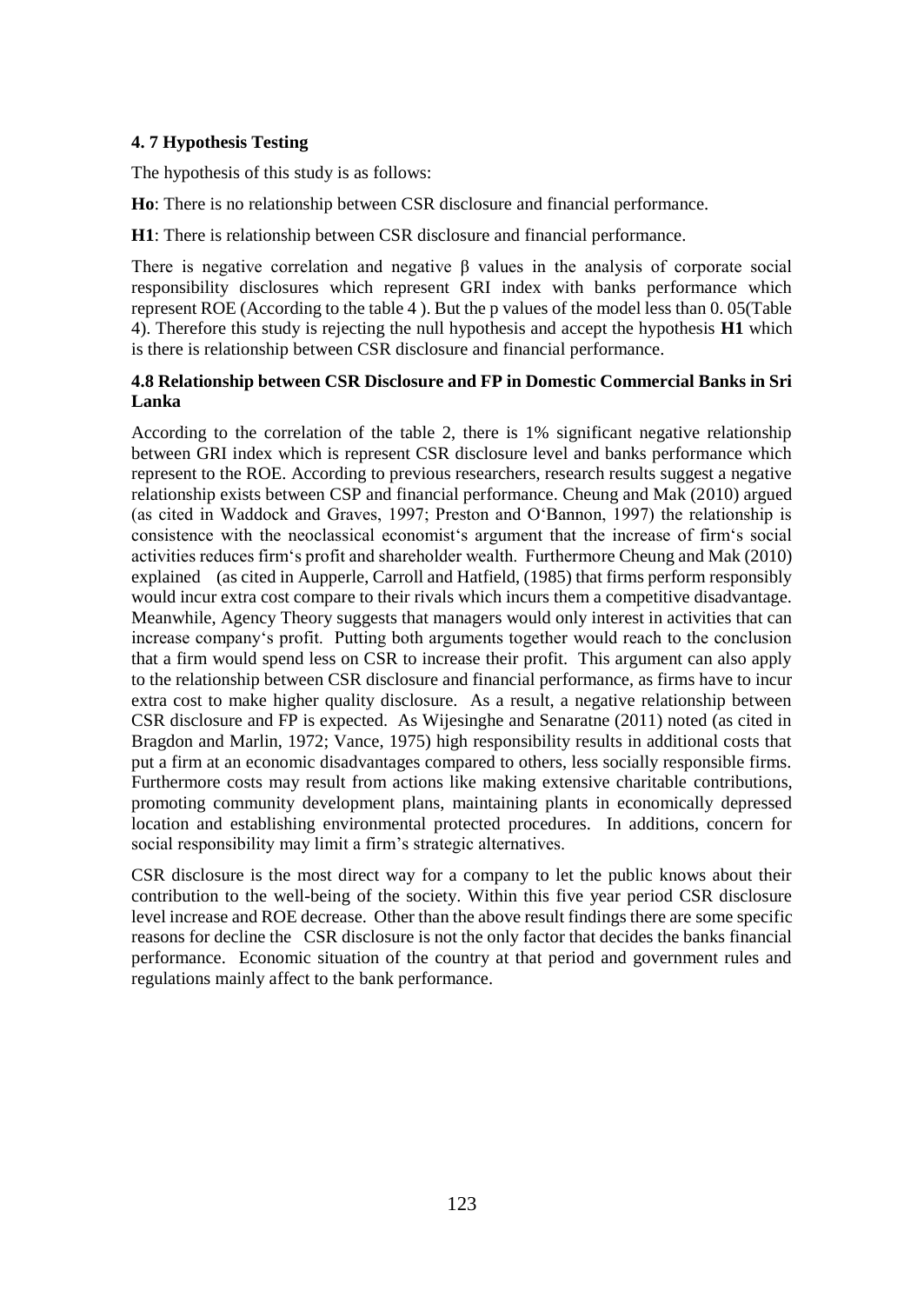**Figure 4.5: Sri Lankan bank performance**



*Source: Central Bank of Sri Lanka, 2013*

When analyze the data, study identified there is huge decline in bank performance in year 2013. It clearly mentioned in central bank financial system stability report 2013. It is shows in figure 4.5. But consider the CSR disclosure there is increasing trend from the year 2009 to 2013 which period research analyze the data set figure 4.2.Other than the CSR disclosures below reasons affected to decide the ROE in the banks. This research measured banking performance using ROE and it calculated total assets divide in to average total share holders' equity. The amount of net income returned as a percentage of shareholders equity. It reveals how much profit a company earned in comparison to the total amount of shareholder equity found on the balance sheet. According to the central bank statistics profit after tax decline in year 2013 (Table 6) but shareholders' equity increase rapidly. In order ROE of the banking sector in Sri Lanka declined year 2013 (figure 4.6).

|                  | 2009                     | 2010 | 2011 | 2012 | 2013 |
|------------------|--------------------------|------|------|------|------|
| Profit After Tax | $\overline{\phantom{a}}$ | 59   | 66   | 83   |      |

**Table 6: Profit after Tax in Banking Sector**

*Source: Central Bank of Sri Lanka, 2013*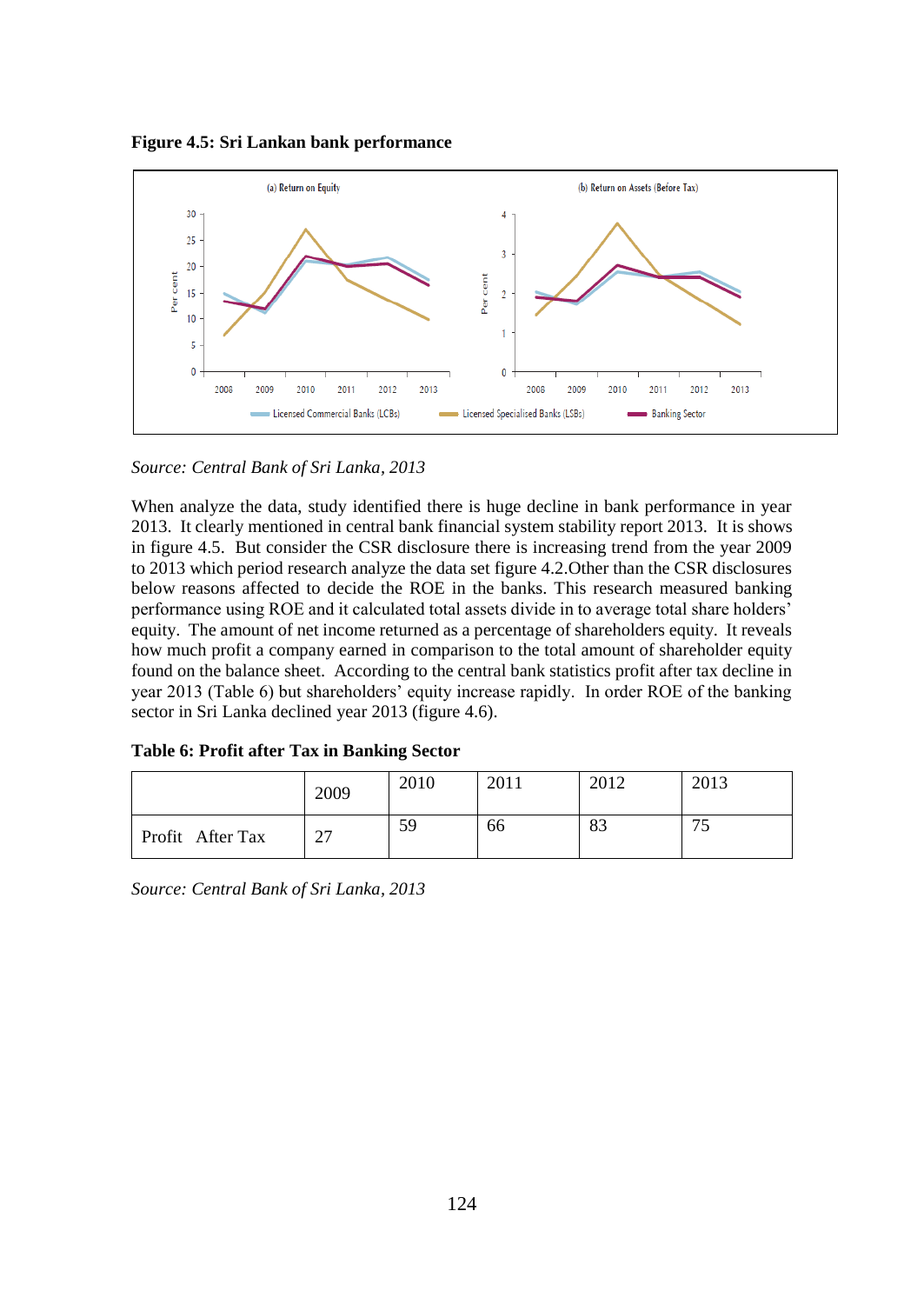**Figure4.6: ROE in Banking Sector**



*Source: Central Bank of Sri Lanka, 2013*

According to the central bank financial system stability review 2013 bank profits moderated as reflected by the decline in both the Return on Assets (ROA) and the Return on Equity (ROE) and amounted to 74. 6 billion in 2013 compared to 82. 7 billion recorded in 2012. Several factors contributed to the decline in banking sector profits. While interest earned from credit granted is the main source of income for the banking sector, credit growth moderated in 2013. An increase in the share of high cost time deposits in total deposits; an increase in the provisions and write offs; and an increase in the share of lower yielding assets also contributed to the moderation in profits during the year.

However asset quality deteriorated while profitability declined during 2013 as a result of the deceleration in credit growth and an increase in non-performing loans, which also led to deterioration in the Return on Assets (ROA), the Return on Equity (ROE) and the net interest margins in the banking sector.

# **5. CONCLUSION**

Banking industry is highly competitive and risky industries which simultaneously face the Challenges being updated day by day. Nevertheless, this is one of the key economic contribution sectors in Sri Lanka. Therefore, banking industry is highly observable to public sector. Considering those factors, responsible parties of the bank more consider market share and profitability while trying to face dynamic competitive environment with different perspectives. Accordingly most of the bank move to corporate social responsibility activities to promote the corporate image and to face the competitive environment. Then corporate social responsibility activities disclose through using firm annual report and other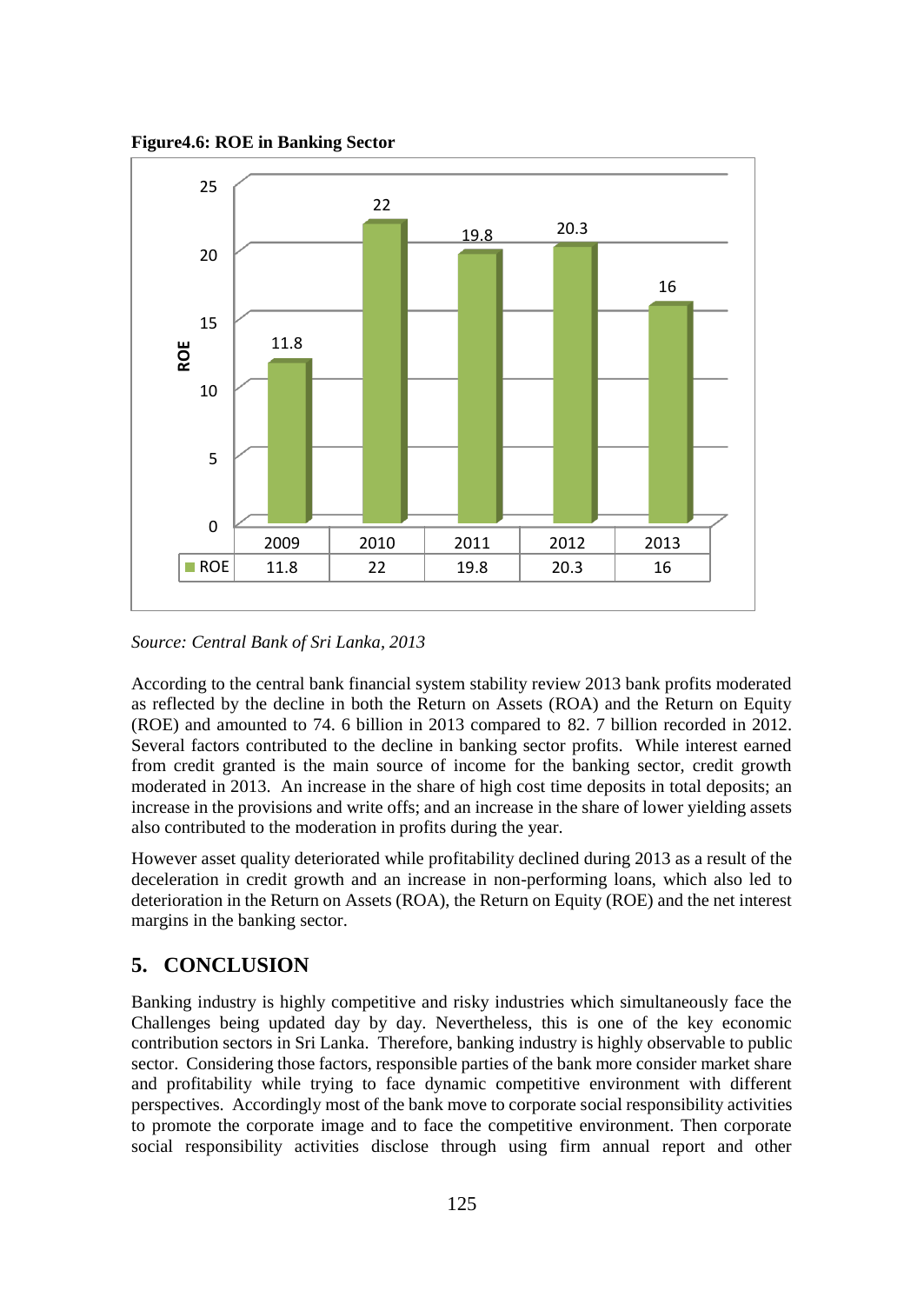publications as a tool of communication. Gray et al. (1996), defined CSR disclosure as the process of communicating the social and environmental effects of organizations' actions such as economic, to relevant interest groups within society and to society at large. But as a decision maker of the company need to know impact of the CSR disclosures to the firm financial performance. According to that managers can identified that CSR disclosures are becoming progressively necessary for the long term wellbeing of firms or whether it effect towards facing new challenges or help to build good bond with economically, environmentally and socially. A better understanding of the corporate social responsibility (CSR) disclosure and financial performance (FP) link is very useful to managers, stockholders, and other employees of the corporation to get the decisions with dynamic banking business environment.

The evidence provided in this study indicated that the relationship between CSR disclosure and financial performance of the domestic banking industry in Sri Lanka. Researcher gathered evidence relates in to this research area from previous research through literature review and showcase low number of research have focused on this area of the study. This study conducted base on content analysis of the six domestic banks annual reports and sustainability reports for five year time period from 2009 to 2013. Total number of domestic commercial banks in 2013 is 12 and sample selected on the high performance basis. Secondary data in banks annual reports and sustainability reports are used for data analysis. Researcher used ROE to measure the financial performance and GRI index G3 guide lines to measure the level of CSR disclosure. Other than that firm size are measured through logarithm of total assets. GRI index G3 guide lines introduced 2006 and it includes general standard disclosures and specific standard disclosures. This research consider the specific standard disclosures which include economic, environmental and social (Labour practice and decent work, human rights, society and product responsibility) disclosures.

Main objective of this study is to identifying relationship between CSR disclosure and financial performance in domestic banking industry in Sri Lanka. Research used regression analysis, Pearson correlation matrix, Descriptive statistics, Scatter Plots and charts to achieve the stated objectives from the beginning.

# **6. RECOMMENDATIONS AND DIRECTIONS FOR FURTHER RESEARCHER**

As per the research there is a high consideration on CSR disclosure. This research focused how current year CSR disclosure affects to the current year financial performance and identified as a negative. But in long term CSR disclosure can affect to the different way than this result. As per study most of the banks promote to do CSR activates and disclose through publications to inform the customer even though the financial performance and CSR disclosure have negative effect. It proves from the study there is increasing trend of CSR disclosure level.

Because of that future research can focus the identifying the relationship between CSR disclosure and domestic banking performance for long term. This study only focus on secondary data and future research can use both secondary and primary data. Results only focus for domestic banking industry in Sri Lanka and result identified relate to this industry. But different industry focus in different CSR dimensions and through apply this model in various industry can specifically identified what are the major disclosure dimension level. As well as future research could compare the results with developed and developing nations.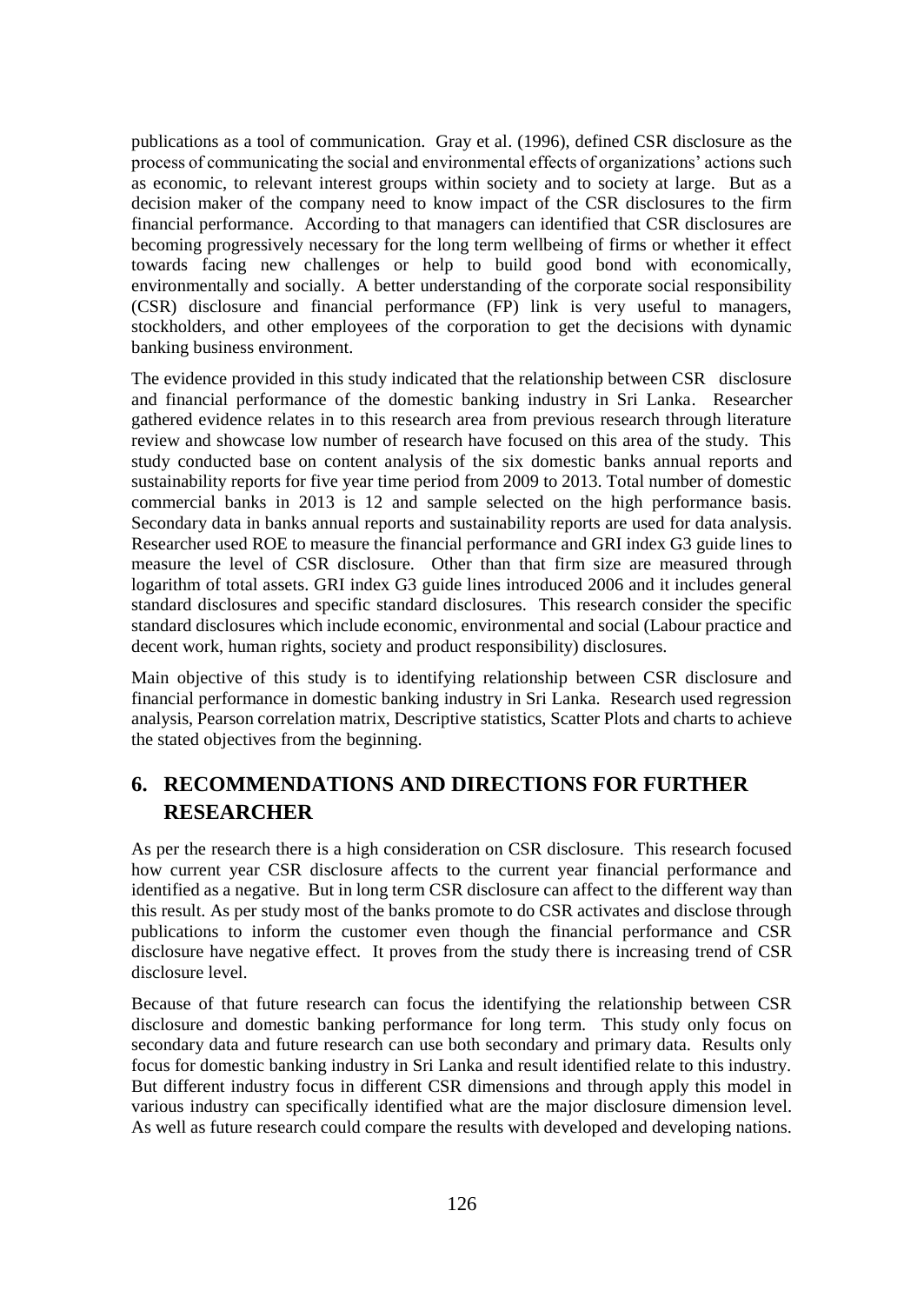Finally, the results of the study are very much important to identify the relationship between CSR disclosure and FP in domestic banking industries in Sri Lanka which is negative relationship. However banks disclose the CSR voluntarily and there is increasing trend to CSR disclosure as well in line with GRI index which is global standard for sustainability reporting. This GRI guidelines are indicate of moving towards the sustainability.

# **REFERENCES**

- Ajide, Monsuru, F., Aderemi, & Abudulazeez, A. (2014). The effects of corporate social responsibility activity disclosure on corporate profitability: Empirical evidence from Nigerian commercial banks. *IOSR Journal of Economics and Finance (IOSR-JEF), Volume 26* (6), 17-25.
- Bank of Ceylon. (2009-2013). *Annual Reports.* Colombo.
- Bayound, N. S. (2012). An emperical study of the relationship between corporate social responsibility disclosure and organizational performance: Evidence from Libya. *International journal of management and marketing research, Vol 5,No 3*, 69-79.
- Boesso, G., & Kumar, K. (2006). Drivers of corporate voluntarily disclosure. *Accounting Auditing and Accountability* , 20,269-296.
- Central Bank of Sri Lanka. (2012-2013). *Central Bank Annual Report.* Colombo.Sri Lanka.
- Cheung, P., & Mak, w. (2010). The relation between corporate social responsibility disclosure and financial performance:evidence from the commercial banking industry. 2-80.
- Commercial Bank. (2009-2013). *Annual Reports.* Colombo.
- Commission of European Communities. (2001).
- Cornett, M. M., Erhemjamts, O., & Tehranian, H. (2014). *Corporate Social Responsibility and its Impact on Financial Performance:Investigation of U.S. Commercial Banks.*
- (2013). *Corporate Social Respnsibility and Bank Performance.*
- Damayanthi, D. G., & Rajapakse, R. M. (2009). Factors leading to CSR reporting:A case from manufacturing sector in Sri Lanka. 1-4.
- Dragomir, V. D. (2010). Environmentally sensitive disclosures and financial performance in a European setting. *Journal of Accounting & Organizational Change, Vol. 6 Iss 3*, 359-387.
- Fauzi, H. (2007). Corporate Social and Financial Performance:Empirical Evidence from American Companies. 1-19.
- Fernando, M. (2007). Corporate Social Responsibility in the Wake of the Asian Tsunami:A Comparative Case Study of Two Sri Lankan Companies. *European Management Journal, 25* (1), 1-10.